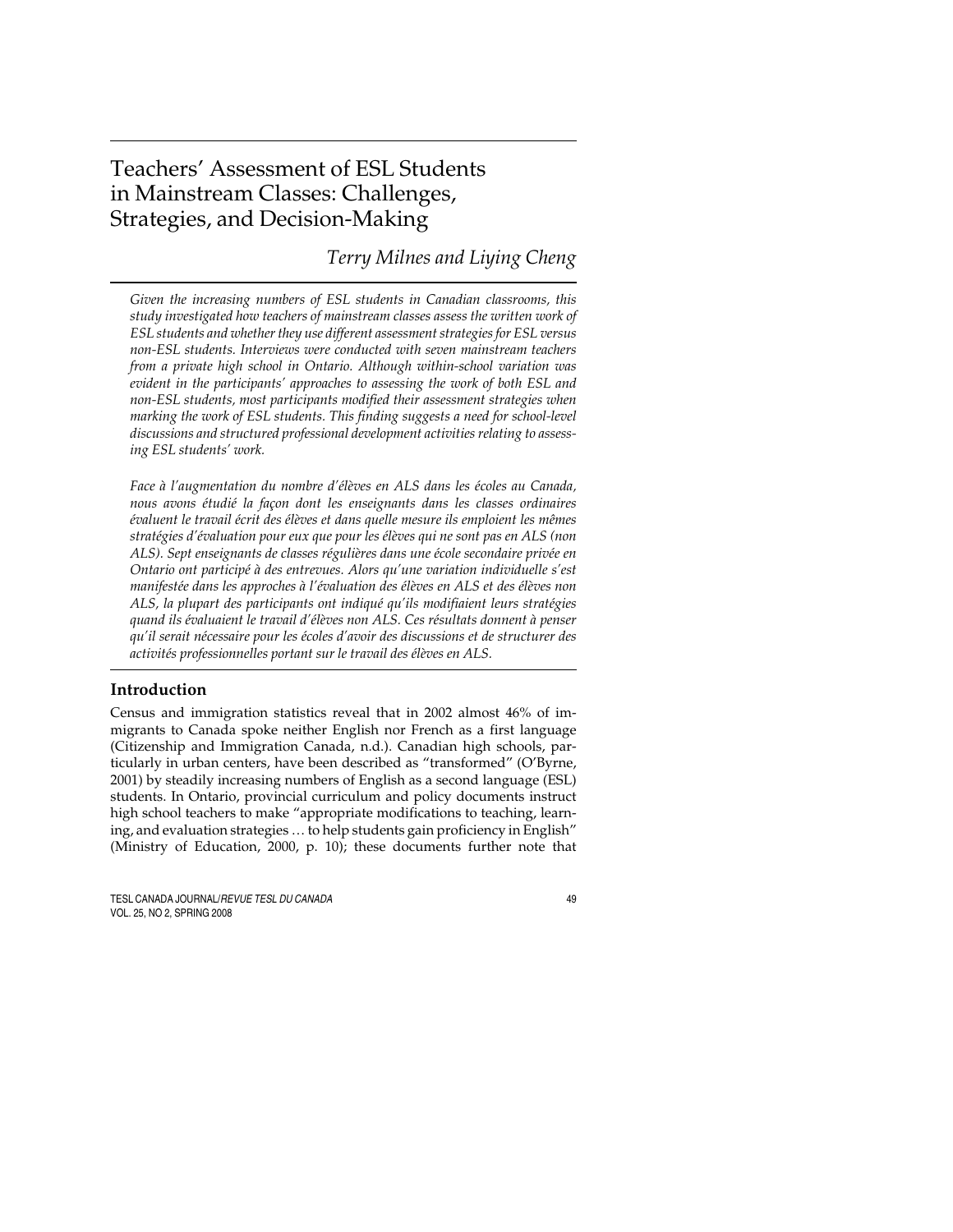"teachers of all subjects are responsible for helping students develop their ability to use English" (p. 10).

There has been little research into how (and indeed whether) Canadian high school teachers modify instruction and assessment practices with respect to the growing cohort of ESL students in mainstream Canadian classrooms. Comparatively more research studies have been conducted in the United Kingdom, Australia, and Hong Kong in the context of English as an additional/second language (Rea-Dickins, 2004; Davison, 2004, 2006; Leung & Mohan, 2004) and in the higher education context (Cheng, Rogers, & Hu, 2004; Cheng, Rogers, & Wang, 2008; Erdösy, 2007). The current study was developed in response to a scarcity of Canadian-based research in the high school setting. It focused on the assessment-related practices of seven Ontario high school teachers whose mainstream classes included ESL students.

### **Teachers' Assessment Practices and ESL Students in Mainstream Classrooms**

Two major areas of the literature provided the theoretical framework for this study: research relating to teachers' classroom assessment practices; and studies relating to ESL students in mainstream classrooms.

### *Teachers' Assessment Practices*

Research into classroom assessment practices suggests that there is a divergence between approaches recommended by measurement specialists and those actually used by classroom teachers (Stiggins, 2001). Cizek, Fitzgerald, and Rachor (1996) noted variation in United States elementary and high school teachers' assessment practices, but were unable to identify predictors of this variation such as sex, years of teaching experience, setting, or degree of familiarity with district assessment policies. A "success bias" (p. 175) was built into teachers' assessment practices: final grades of their students appeared to represent a combination of formal and informal achievement measures as well as nonachievement factors. On the basis of interviews with teachers from Virginia, most of whom taught at the high school level, Mc-Millan and Nash (2000) characterized classroom assessment practices as individualized and idiosyncratic. Teachers' practices were influenced by an inclination (among others) toward "pulling for students" (p. 9). Further, teachers tended to reward perceived student motivation and effort in their assessment of students' work. After surveying middle and high school teachers in Virginia, McMillan (2001) identified "academic enablers" (p. 28)—including effort, ability, improvement, and participation—which along with achievement, external benchmarks, extra credit work, and consideration of borderline cases were distinct components of teachers' grades. Within-school variance in teachers' grading practices was found to be greater than between-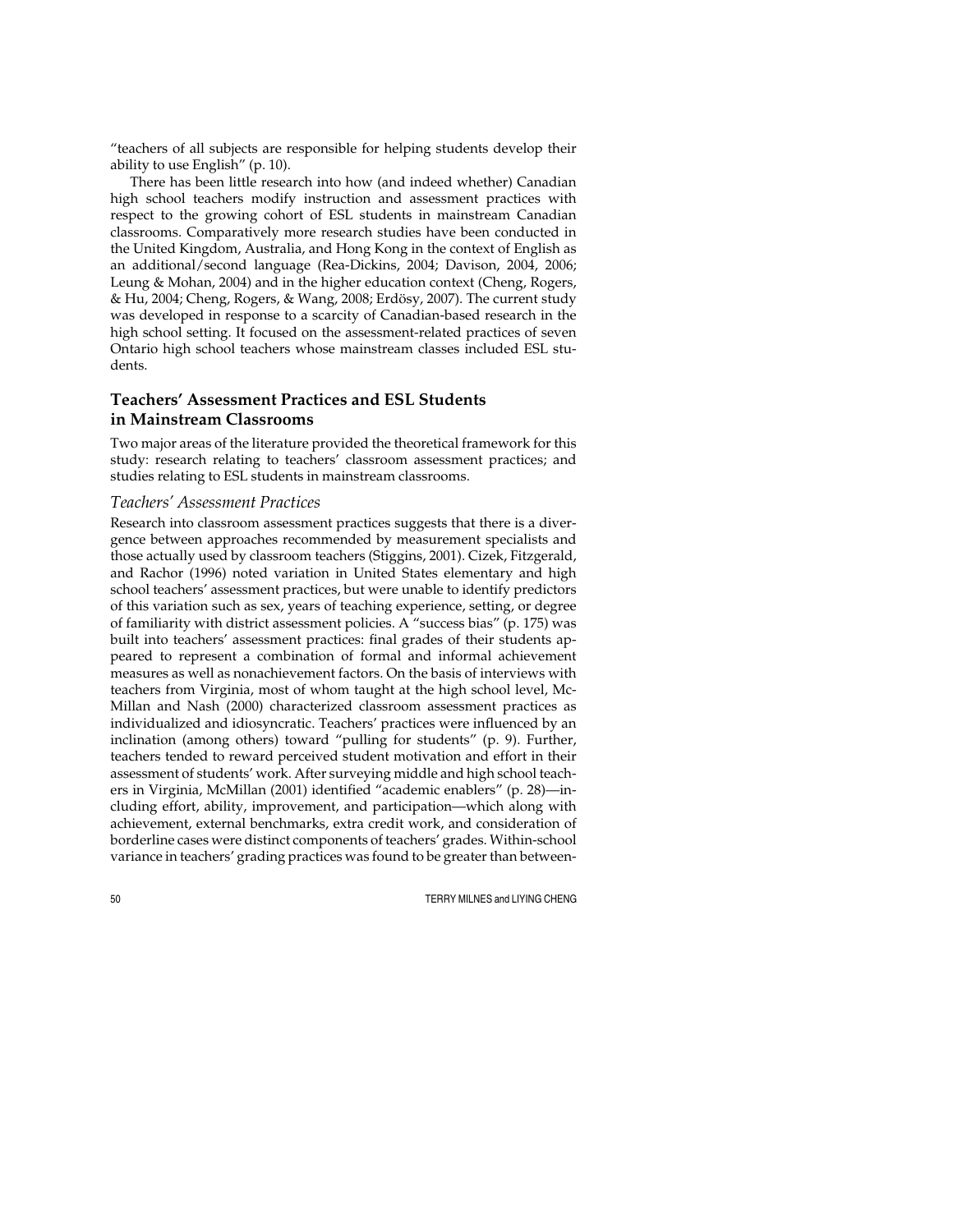schools variance in a study involving elementary school teachers in seven Virginia school districts (McMillan, Myran, & Workman, 2002). The same study noted the complexity of teachers' notions of effort, suggesting that improvement and ability may be part of this construct.

Airasian and Jones (1993) characterized teachers' real-world assessment decisions as "messy" (p. 242), involving choices from among a range of reasonable alternatives. The researchers pointed to the tension inherent in the expectation that teachers individualize instruction based on their knowledge of their students and yet assess the same students' work dispassionately. According to the authors, teachers focused on fairness in assessment (including consideration of students' needs and circumstances) rather than objectivity. Brookhart (1994) reviewed a number of earlier studies, finding that teachers often considered effort and ability as well as achievement when assigning grades; that elementary school teachers emphasized observation and informal measures of achievement, in contrast to high school teachers' tendency to rely on written measures of achievement; and that there was variation in teachers' grading practices. Finally, Brookhart noted that "teachers clearly consider grade uses and consequences when they assign grades" (p. 291); thus teachers were concerned about the consequential validity of the marks they awarded (Messick, 1989).

#### *ESL Students in Mainstream Classrooms*

Literature relating to the presence of ESL students in mainstream classes has suggested that some teachers view subject-related content mastery and second-language development as separate processes, with the latter seen as the responsibility of ESL-specialist teachers (Penfield, 1987). Ruiz-de-Velasco and Fix (2000) made a similar finding in a study of ESL students attending high schools in impoverished areas of US cities: they reported that teachers of mainstream classes felt intimidated by the task of developing strategies of benefit to ESL students. Mainstream teachers who had had limited contact with ESL students often had low expectations of these students; teachers' attitudes were more positive in schools where with the encouragement of principals, ESL-specialist teachers and teachers of mainstream classes collaborated. In a UK study set in three primary schools, Franson (1999) reported that teachers of mainstream classes expressed confidence in their ability to work with ESL students, but spoke about instructional and assessment issues related to ESL students in general terms: teachers were comfortable with the presence of ESL students in their classes, but did not know about specific instructional and assessment strategies that might benefit these students.

In a Canadian study, Klesmer (1994) found that teachers overestimated the achievement of 12-year-old ESL students on a set of reading, writing, speaking, and listening tasks. He noted that particularly with respect to

TESL CANADA JOURNAL/REVUE TESL DU CANADA 51 VOL. 25, NO 2, SPRING 2008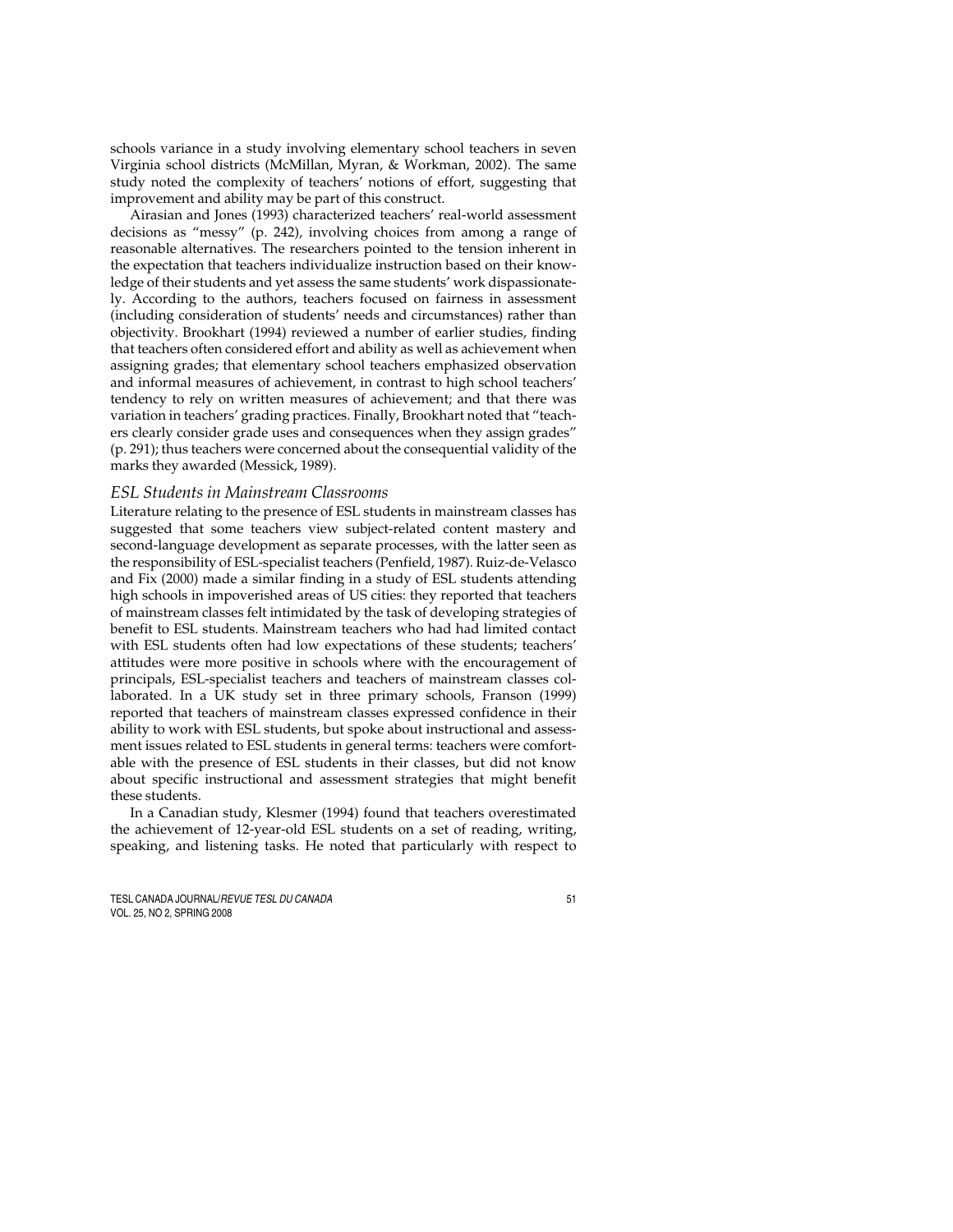listening and speaking tasks, teachers mistook competence in everyday communication skills as language skills that were more highly developed than objective test instruments suggested (see also Cummins, 1996). A consequence of this finding was the possibility of classroom teachers failing to identify at-risk ESL students. Klesmer hypothesized that teachers may have given ESL students the benefit of the doubt during the assessment process; or that teachers did not have fact-based or even intuitive norms for ESL students' achievement based on students' age and length of residence in Canada.

Although Penfield (1987) and Ruiz-de-Velasco and Fix (2000) found a separation between the roles of content-area and ESL-specialist teachers, recent research literature also reflects examples of integrated language and content-area instructional approaches for high school teachers (Schleppegrell & de Oliveira, 2006; Hammond, 2006). With respect to classroom assessment, Huang and Morgan (2003) noted the increasing attention paid by some teachers of mainstream classes to combining language and content in instruction, but pointed to difficulties teachers apparently have in integrating language and content when assessing ESL students' written work. Working in a framework of functional linguistics and knowledge structures, the researchers studied successive drafts of an exercise in classification produced by ESL students in two Canadian high school science classes. Students received support in both the science content and the linguistic aspects of producing writing related to classification. Careful evaluation and comparison of students' first and third drafts suggested the interrelatedness of content instruction and language development. Although Huang and Morgan acknowledged that few high school teachers currently have enough linguistic knowledge to evaluate ESL students' writing in terms of both discipline-specific content and discourse features, they nonetheless pointed to efforts currently underway to develop resource materials that will assist teachers in recognizing the language features associated with their own academic disciplines. Such materials will help high school teachers integrate the assessment of content and language for ESL students.

In another Canadian study, Erdösy (2007) investigated the feedback provided by a Canadian university professor to undergraduate students in a class of both ESL and non-ESL students. Although this research took place in the context of postsecondary rather than high school education, a finding emerged that is relevant to researchers working in both settings. Erdösy noted that feedback to students must be understood and analyzed not only through specific written comments made by assessors on test papers or essays, but also in the larger context of in-class discussions of course assignments and expectations.

This review of the research literature suggests the need for more empirical studies to be conducted, particularly in Canada, to explore the factors that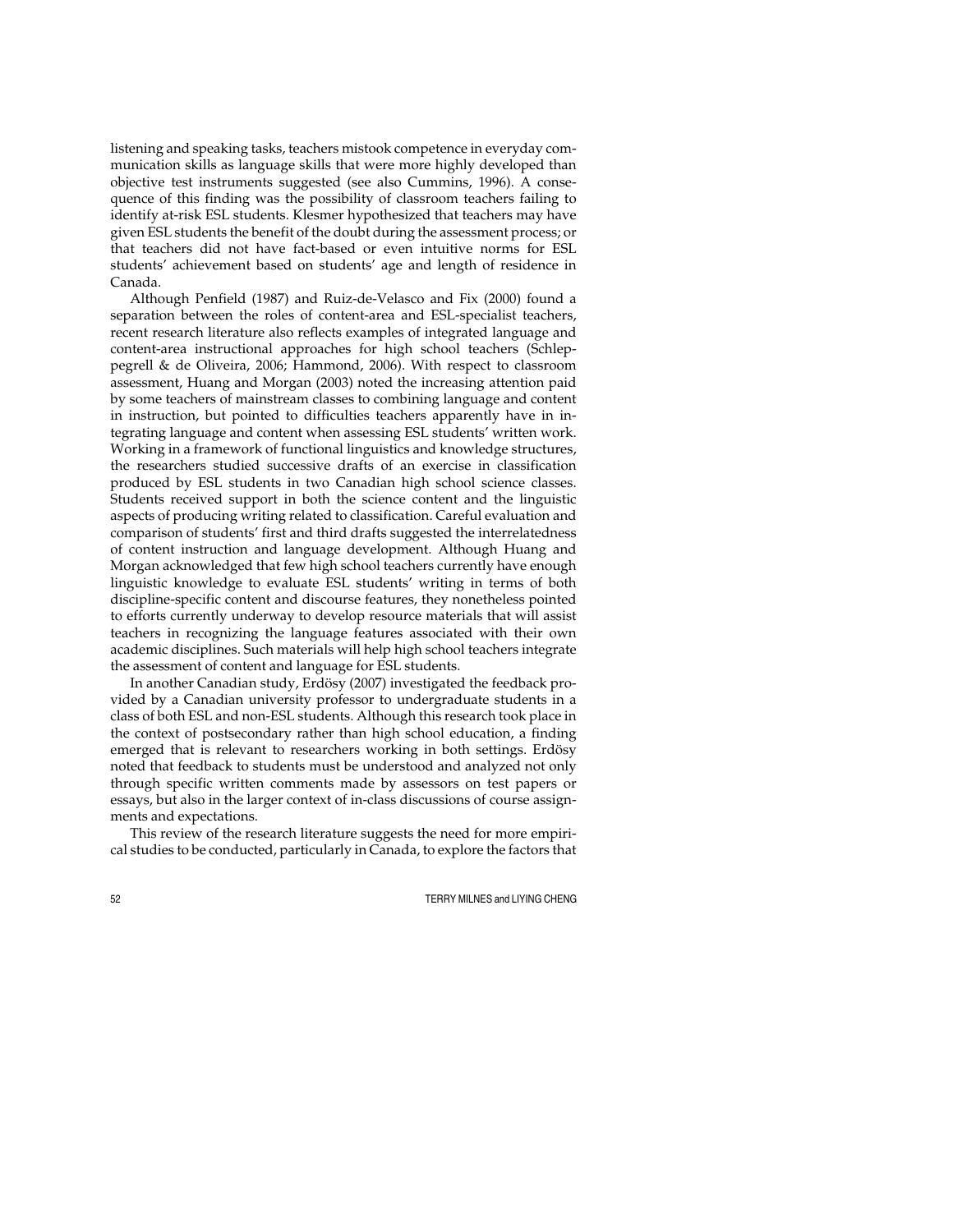influence assessment decision-making on the part of mainstream teachers of ESL students. Our study centered on the following research questions: How do high school teachers assess the written work of ESL versus non-ESL students in mainstream classes? What relative weights do teachers of mainstream classes assign to achievement and nonachievement factors when assessing the written work of ESL students? How does this compare with the weighting of achievement and nonachievement factors assigned by the same teachers when they assess the written work of non-ESL students?

### **Methodology**

We investigated these questions through the approach of naturalistic inquiry. We gathered data through the use of in-depth interviews guided by (but not limited to) a list of questions reflecting both the research literature and the research questions underpinning the study. This semistructured interview approach was chosen because it ensured a degree of consistency in the data we collected while also allowing for the use of probes to invite participants to elaborate on their attitudes and experiences (Patton, 2002).

### *Research Site*

The research site was a private school in Ontario to which we have assigned the pseudonym of Ontario Private School (OPS). One third of the high school students were international students from Hong Kong, Korea, Japan, Taiwan, Indonesia, Venezuela, Mexico, and Germany. Although they were not true beginners in their ESL studies, these international students did not speak, read, or write English fluently; nonetheless, they planned to attend Canadian or US colleges and universities on graduation from high school. They enrolled in ESL classes at OPS and often supplemented their studies with private tutoring. ESL students at OPS were mainstreamed relatively quickly: sheltered instruction in core subjects such as science, history, and geography was not offered beyond the grade 10 level. As a result, grades 11 and 12 classes at OPS were composed of both ESL and non-ESL students. In this study, only ESL and FSL (French as a second language) courses were defined as other than mainstream classes. Thus mainstream classes at OPS included history, geography, English, mathematics, science, health and physical education, civics, the arts, computing, and business studies.

#### *Participants*

Because this study focused on the assessment practices of teachers of mainstream classes, it was this cohort of teachers (rather than ESL or FSL teachers) that formed the pool of potential participants for our investigation. At the time the study was undertaken, all potential participants had had at least one full year of teaching experience at OPS and as a consequence had made assessment-related decisions for both ESL and non-ESL students that

TESL CANADA JOURNAL/REVUE TESL DU CANADA 53 VOL. 25, NO 2, SPRING 2008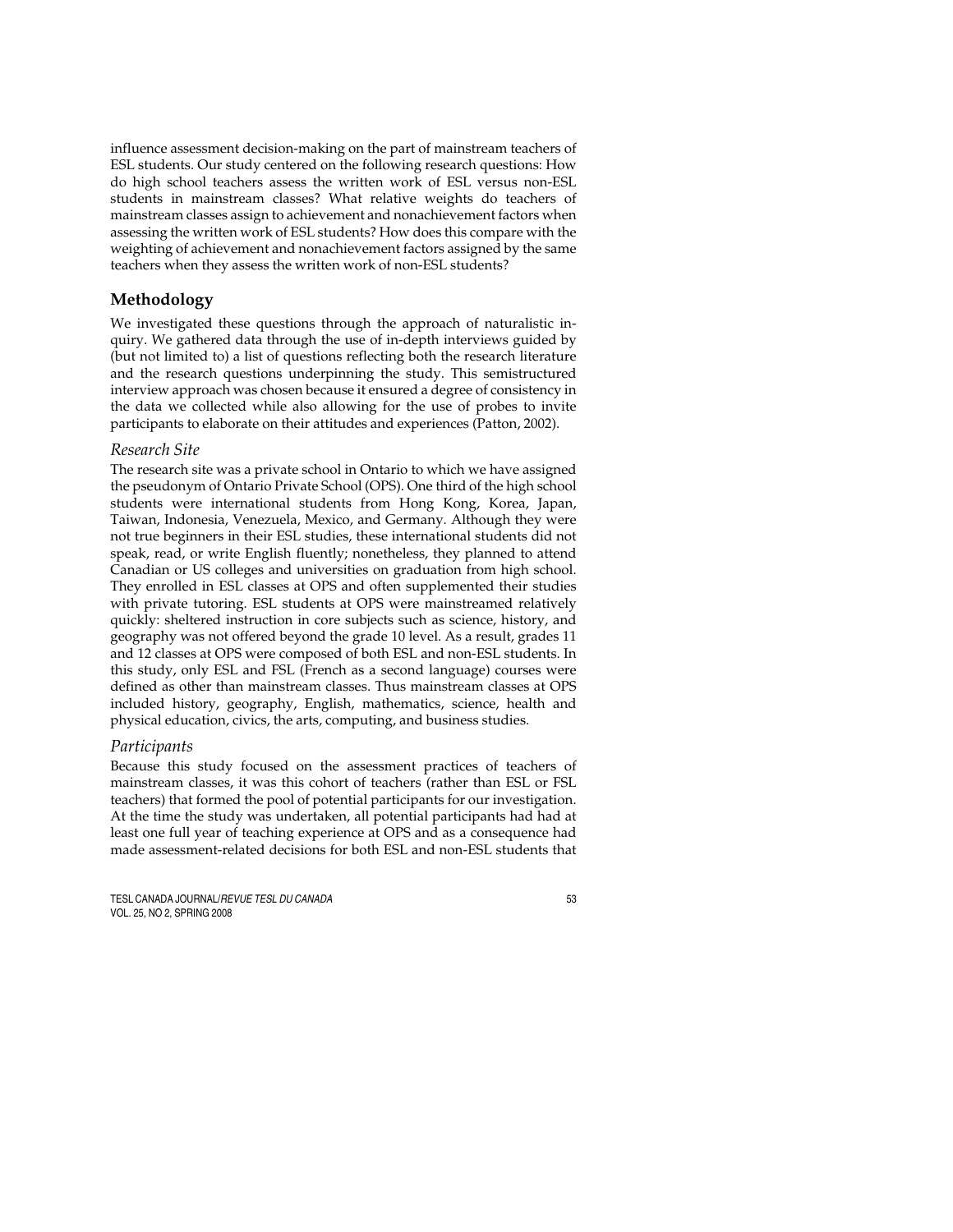ranged from grading individual assignments to marking final exams and making end-of-year pass/fail decisions. Teachers of mainstream classes during the academic year 2003-2004, therefore, formed a convenience sample for the purposes of this study, and all were invited to participate. Seven teachers agreed to do so, of whom two were female and five were male. Pseudonyms were assigned to all the participants. Ross, with fewer than five years of teaching experience, taught history and civics. Eric had taught mathematics, careers, and business and information technology over the course of more than five years as a high school teacher. Douglas reflected on his career of more than 35 years as an English teacher; his colleague Anton, also an English teacher, had 20 years of experience as an educator. Faith had taught biology, science, and geography during the course of a teaching career spanning more than 25 years. William was a history and careers teacher with just over five years of teaching experience. The final participant was Maria, who had been a health and physical education teacher for slightly less than five years. Collectively, the participants reported assessing a variety of types of written work by students including lab reports, expository paragraphs and essays, projects, research reports, letters, tests, and examinations.

#### *Data Collection and Analysis*

Individual interviews with each of the participants were conducted from August to October 2004; these interviews were approximately one hour in length and were audiotaped (see Appendix for interview questions). The tone of the interviews was relaxed, with participants discussing their assessment-related experiences at some length and often supplementing their responses with anecdotes and references to specific writing tasks or to individual students. All the interviews were conducted by one researcher who generated field notes after each interview.

The interviews were transcribed verbatim, segmented, and labeled according to the data analysis procedures outlined by McMillan and Schumacher (2001). Topic labels were generated from the participants' comments as well as from the literature review; these topics were then coded and collated. Data analysis involved an iterative process of examining the collated data segments, field notes, and interview transcripts; grouping topics into categories and sub-categories; and identifying themes in the participants' comments. These themes were used to build a portrait of the assessment-related practices that the participants reported using at OPS.

### **Findings and Discussion**

Data analysis suggested a number of findings related to the assessment decisions made by these participants, all of whom were experienced in the task of assessing the written work of both ESL and non-ESL students. We consider each of these findings in turn.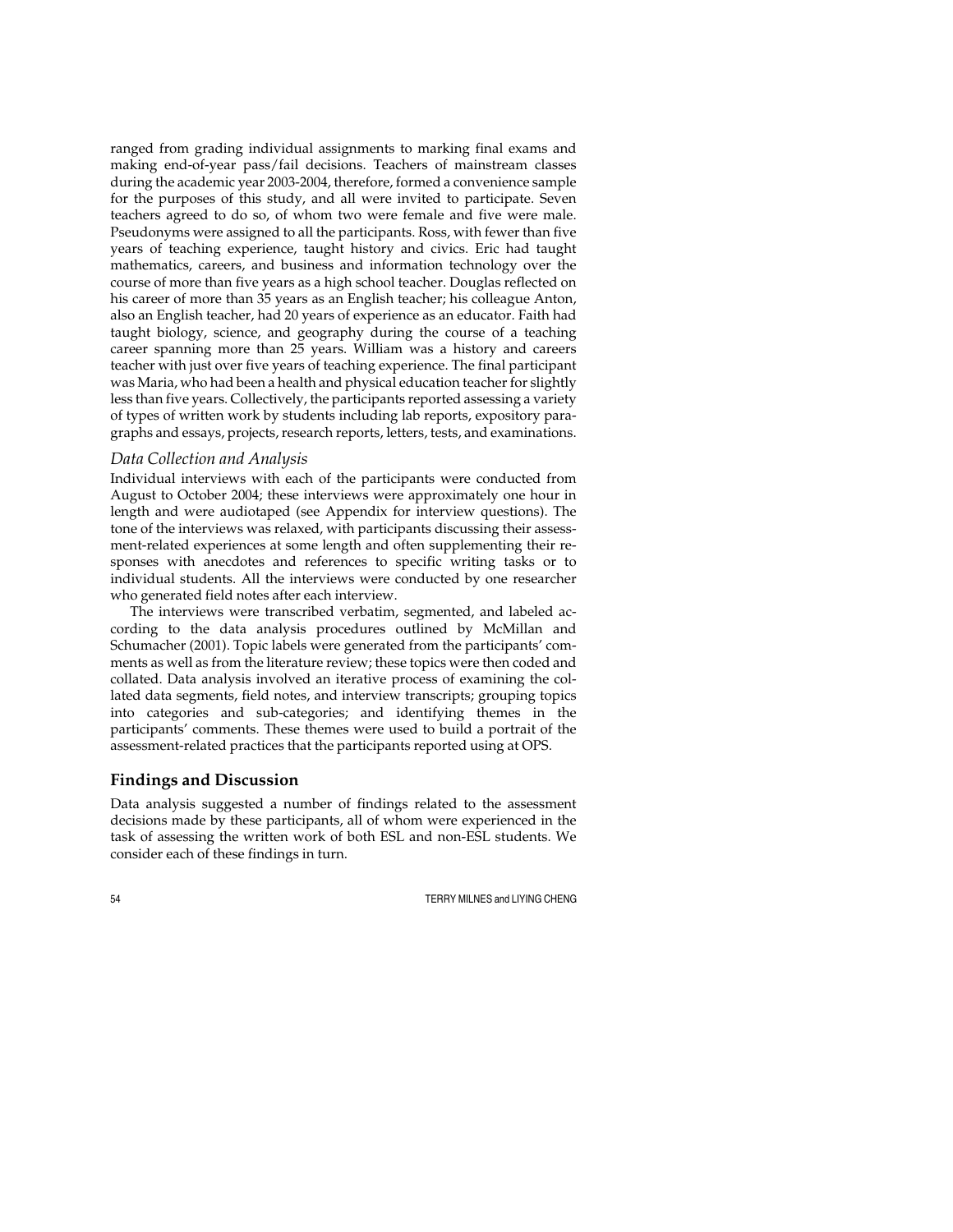### *Participants' Views of ESL Students and ESL Students' Written Work*

A distinction emerged from the data between the participants' views of ESL students and the writing these students produced. ESL students themselves were generally referred to positively by the participants, most often being described as hard-working. Relative to their non-ESL peers, ESL students were also described as more likely to complete homework assignments (Ross); to articulate strong moral values (Eric); to attend teacher-led tutorial sessions (Douglas); and to attempt longer answers to test questions (Maria). Lack of participation in class discussions was one of the few negative comments made about ESL students, but the participants offered explanations for this phenomenon, referring to shyness on the part of ESL students (Faith); lack of confidence in their speaking skills (Eric); and the possibility that some discussion topics made ESL students feel uncomfortable (Maria). However, for the most part the participants related anecdotes of ESL students' successes in the face of the academic, cultural, and linguistic challenges that they faced. Douglas noted that the work ethic that ESL students evinced "raised the bar" for all students in his mainstream classes. William remarked, "One has to take one's hat off to students who are learning in a second language. The amount of effort and intelligence that is required to do that is immense."

Each participant readily outlined characteristics of good writing for the subject area in which he or she taught, however, and the written work submitted by ESL students often (although not always) fell short of the participants' expectations with respect to writing style. For most of the participants, this raised an issue captured by Eric: "Do we mark the work [ESL students] produce? Or do we mark the learning that is taking place?" Eric's response to this issue was to assess the work of ESL students in a wider context of learning and growth, processes in which he viewed most of his ESL students as actively engaged.

For at least two of the participants, there was a degree of stress associated with grading ESL students' writing. Ross used the words *dilemma* and *quandary* when discussing his marking process for ESL students' work:

I know what the [ESL] student is trying to say but they haven't said it which sort of puts me into a bit of a quandary. Do I assess them based on what I think they're trying to say or what they've actually written?

Maria's experience was that the writing skills of both ESL and non-ESL students were generally weaker than she expected. However, she felt that some ESL students

were so disadvantaged that they couldn't often even communicate. Their sentences were so fragmented and mixed up, they didn't even make any sense. And so, [marking] became like an exercise in futility

TESL CANADA JOURNAL/REVUE TESL DU CANADA 55 VOL. 25, NO 2, SPRING 2008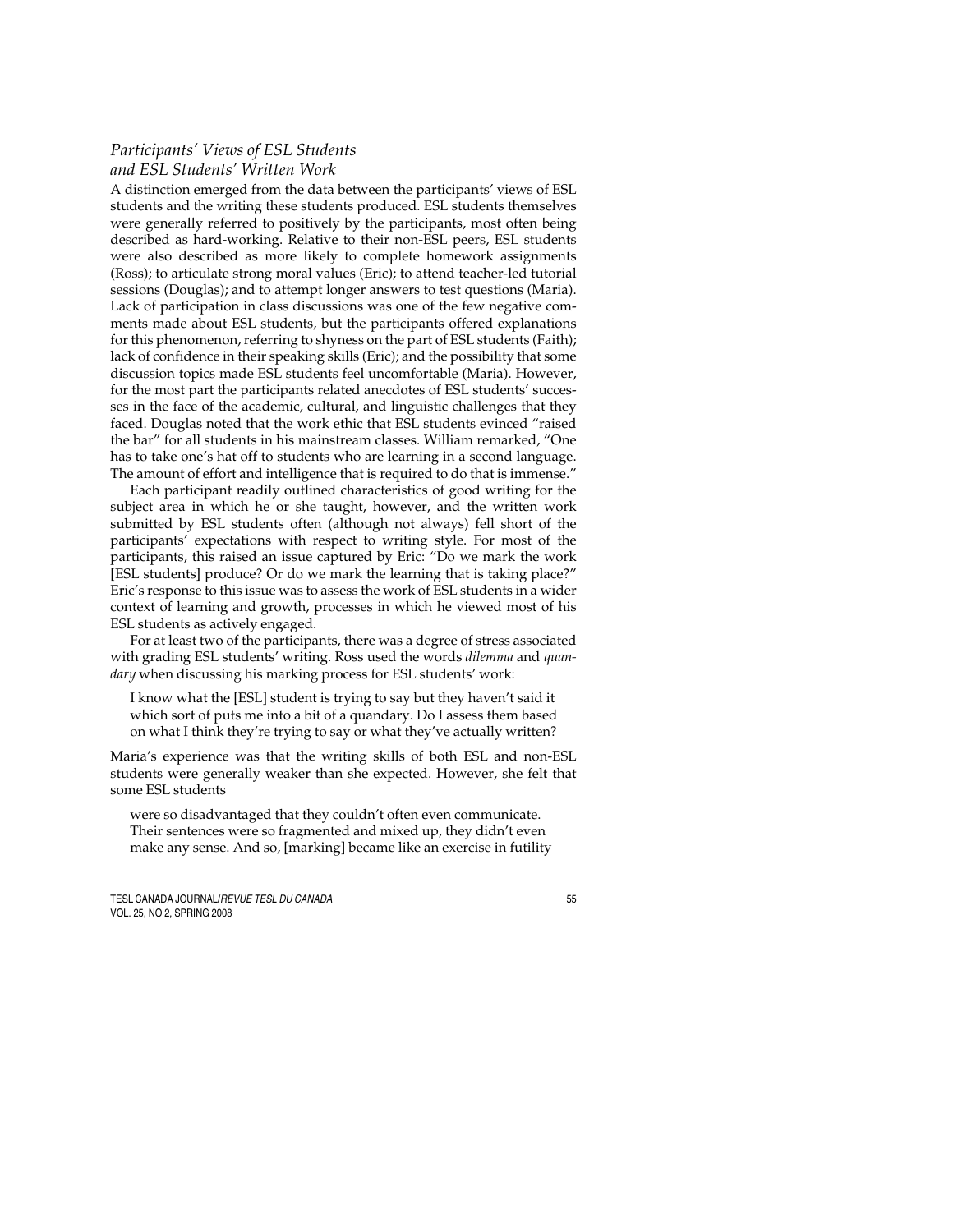sometimes, depending on their level of ESL. And I always found that really hard.

Thus the participants evinced respect for the ESL students in their classes, but at the same time identified a number of assessment-related issues relating to this cohort of students.

### *Participants' Use of Differentiated Assessment Approaches for ESL Versus Non-ESL Students*

The within-school variation in teachers' assessment approaches on which McMillan et al. (2002) commented was evident among the participants in this study. Table 1 summarizes the approaches that the participants reported using.

Alone among his colleagues, Douglas commented that he adhered strictly to rubric criteria when assessing students' written work regardless of whether students were ESL or non-ESL. Errors made by ESL students cost them marks on style-related rubric elements, and thus these students generally received lower marks in Douglas' classes than did non-ESL students. The other participants in this study reported adjusting their assessment approaches for ESL students, however. Based on their awareness of the challenges faced by ESL students who were acquiring a new language in addition to subject-specific content, Eric and William lowered their expectations of style when assessing the written work of ESL students. Three of the participants (Ross, Faith, and Maria) alluded to interpreting test and examination answers written by ESL students, searching for evidence of ESL students' understanding of curriculum concepts. Faith also noted that she allowed her ESL students extra time to complete homework assignments. Anton stated that he simply did not apply the same set of expectations to English essays submitted by ESL students as he did to essays from non-ESL students; as a consequence, he reported acknowledging through marks what he characterized as "small steps" forward on the part of ESL students. Maria adapted some assignments for ESL students, allowing them to present information visually rather than in written format.

In spite of adjustments in the assessment strategies adopted by most of the participants, ESL students were nonetheless perceived to remain at a disadvantage relative to their non-ESL peers. Faith noted that ESL students did not generally have the time to complete extra credit work for additional term marks, for example. Eric commented on the impersonal and mechanical nature of ESL students' writing and suggested that at times this may have had a negative effect on the marks he awarded. Maria estimated that the written work submitted by her ESL students lowered their overall course mark by as much as 10 or 20%.

The portrait that emerges from the participants' comments about their assessment practices with respect to ESL students is thus complex. At times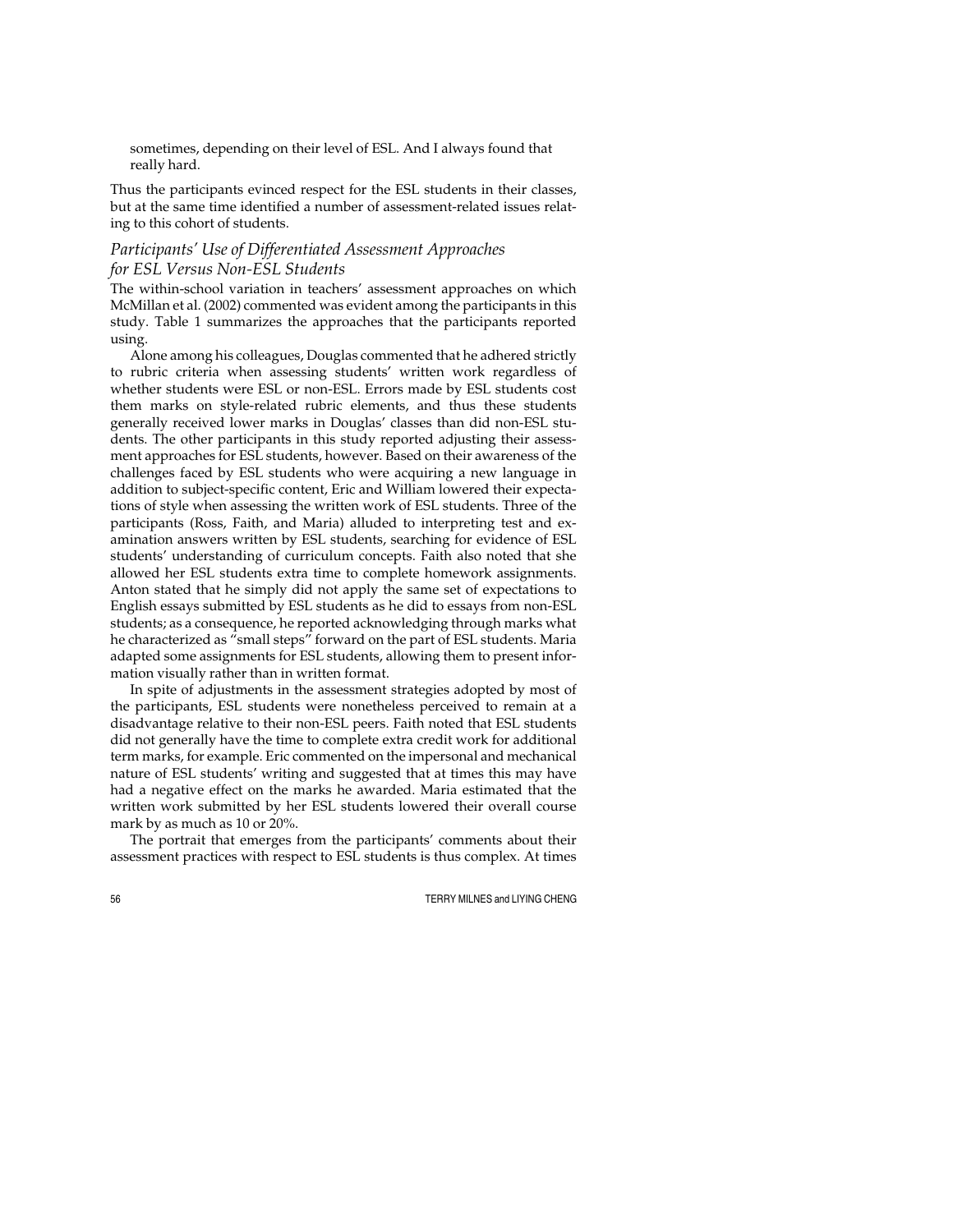|             | Mainstream<br><b>Classes Taught</b><br>and Discussed<br>During Interview | Nonachievement<br><b>Factors Influencing</b><br>Assessment for FSI<br>and Non-ESL Students | Adjustments in Assessment<br>for ESL Students                                                                                            |
|-------------|--------------------------------------------------------------------------|--------------------------------------------------------------------------------------------|------------------------------------------------------------------------------------------------------------------------------------------|
| <b>Ross</b> | history, civics                                                          | homework, class<br>participation, effort                                                   | interpreting test answers                                                                                                                |
| Eric        | mathematics,<br>careers, business<br>information, and<br>technology      | effort (all grades),<br>homework completion<br>(grades 9 and 10)                           | lowering style expectations<br>relative to non-ESL students                                                                              |
| Douglas     | English                                                                  | none                                                                                       | none                                                                                                                                     |
| Anton       | English                                                                  | effort, class<br>participation                                                             | using marks to reward small<br>steps in progress                                                                                         |
| Faith       | biology, science,<br>geography                                           | homework, class<br>participation                                                           | substituting effort for class<br>participation; allowing extra<br>time to complete homework<br>assignments; interpreting test<br>answers |
| William     | history, careers                                                         | effort (history and<br>careers), class<br>participation (careers<br>only)                  | rewarding growth and effort<br>through marks; lowering style<br>expectations relative to<br>non-ESL students                             |
| Maria       | health and<br>physical education                                         | in health education<br>component: effort                                                   | in health education<br>component: adapting<br>assignments; interpreting test<br>answers                                                  |

Table 1 Participants' Assessment Approaches

ESL students received a number of considerations that non-ESL students did not, including lower teacher expectations of writing style than for non-ESL students as well as the interpretation of ESL students' written work. Even given these considerations, however, many of the participants viewed ESL students as being at a disadvantage compared with non-ESL students in the same classrooms.

### *The Role of Achievement and Nonachievement Factors in Participants' Assessment Decisions*

The assessment research literature suggests that the marks awarded by classroom teachers reflect a mix of achievement and nonachievement measures (Brookhart, 1994; Cizek et al., 1996; McMillan, 2001). This was the case for the participants in this study, again with the exception of Douglas. Report card marks for both ESL and non-ESL students in Ross' history and civics classes, for example, included components for effort, participation in class discus-

TESL CANADA JOURNAL/REVUE TESL DU CANADA 57 VOL. 25, NO 2, SPRING 2008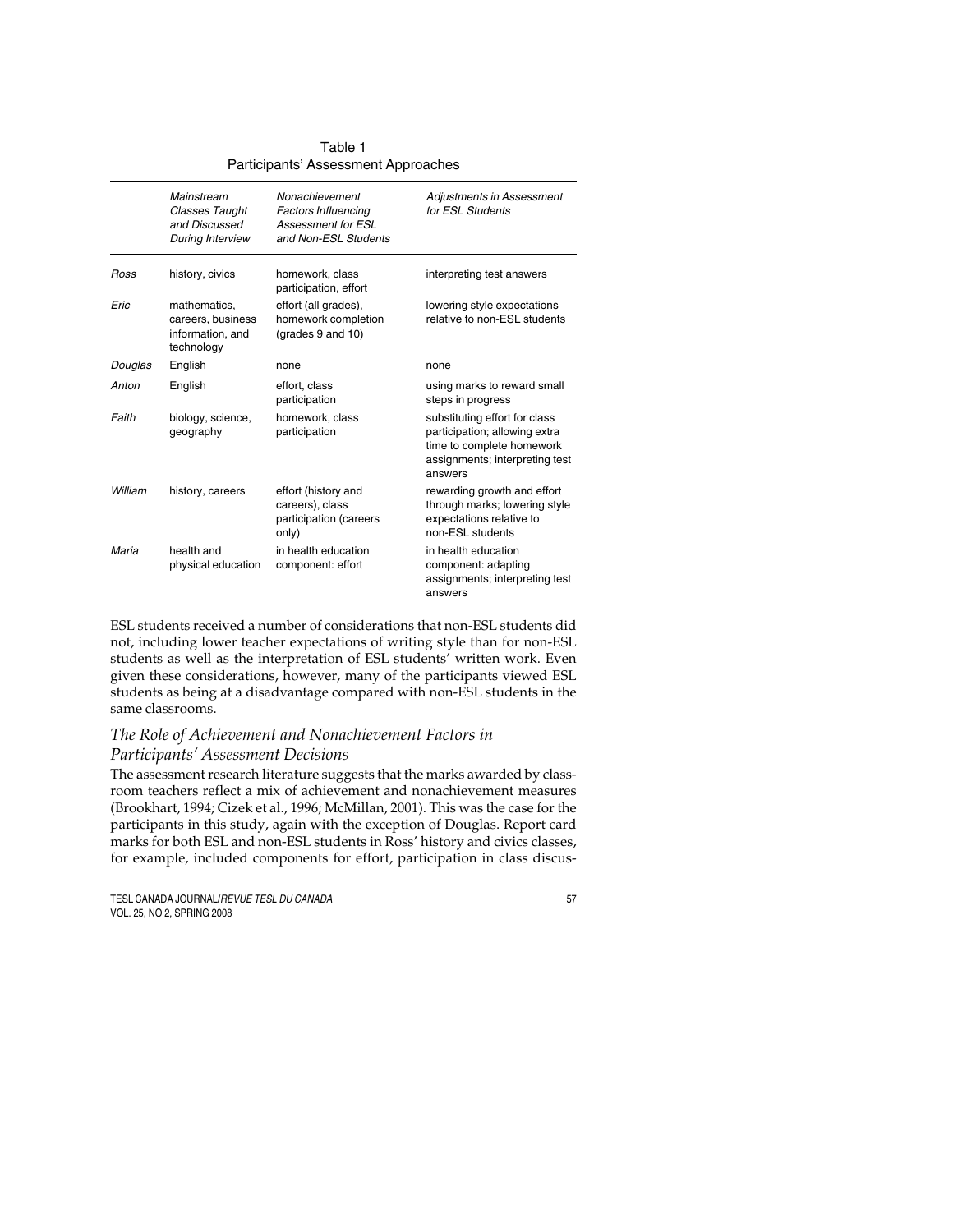sions, and homework completion. Ross' colleagues included the following nonachievement elements for ESL and non-ESL students when grading assignments or arriving at term and final marks: effort (Eric, Anton, William, Maria); participation in class discussions (Anton, Faith, William); and homework completion (Faith and for his grades 9 and 10 students, Eric).

Because the participants generally used a case-by-case approach to assessment decisions (see below), they did not quantify the effect of nonachievement factors on report card marks. For all the participants except Douglas, however, the effect of nonachievement factors on students' marks was positive: generally speaking, students' marks were, in the words of Anton, "bumped up" by the effect of nonachievement factors. This is consistent with the "success bias" referred to by Cizek et al. (1996, p. 175) as well as with McMillan and Nash's (2000) finding that classroom teachers are inclined toward "pulling for students" (p. 9).

The Ontario Provincial Report Card (Ministry of Education, Ministry of Training, Colleges and Universities, 2005) separates the reporting of achievement from nonachievement factors, but this distinction was disregarded by most of the participants in the current study. This may have reflected a belief on the part of the participants that learning encompasses the acquisition of work habits and attitudes as well as the understanding of curriculum concepts. It may also have related to Brookhart's (1994) note that the consequential validity of the marks they award is important to teachers. At OPS, for example, marks alone determined students' placement on the school Honour Roll; further, in the Ontario setting, report card information about marks, and not about students' learning skills, is submitted to the province's centralized and computerized university application center (Ontario Universities' Application Centre, 2005).

### *The Role of Student Effort in Participants' Assessment Decisions*

With respect to the role of nonachievement factors in assessment, one additional theme that emerged from the participants' comments was that they generally valued and rewarded the nonachievement factor of effort more than any other. This occurred with work submitted by both ESL and non-ESL students. Eric noted:

I think what I have been guilty of is I will mark a paper and it could be argued it would be mediocre or poor quality. But because of my personal relationship with the student, because of anecdotal evidence, because of past observations, because of time over coffee in the dining room working on this exercise, I just have a really comfortable grasp that they have put their best effort into this. I find myself wanting to reward that. I find myself wanting to raise the grade.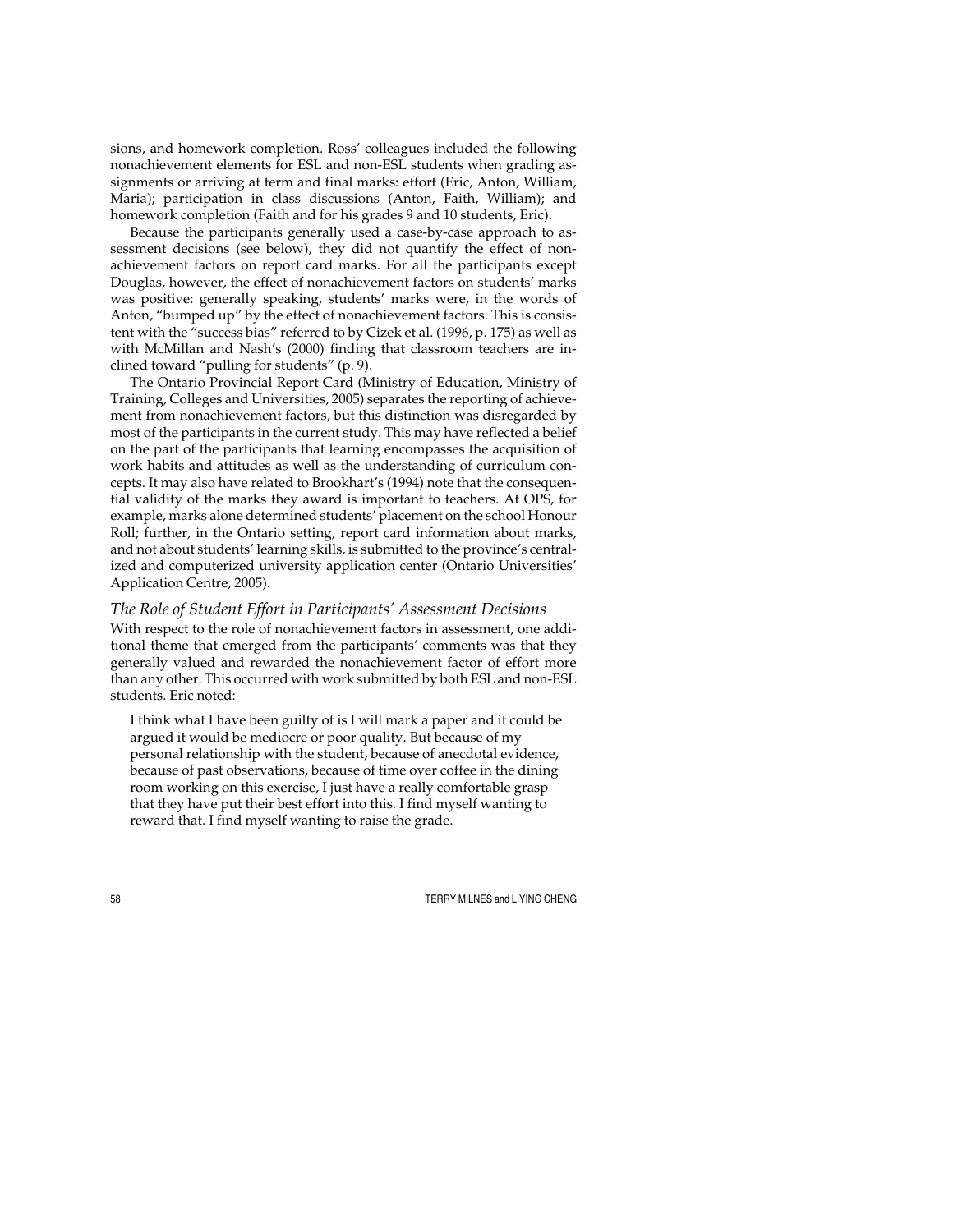There was variation in the extent to which perceived student effort influenced marks, however. For example, some participants (Eric, Faith) reported that effort might influence a pass/fail decision at the end of the year if a student's mark was just below the pass threshold of 50%. Even Douglas, who otherwise provided data that differed from information provided by his colleagues, commented that he perceived and valued evidence of student effort although he did not reward this nonachievement factor directly through the marks he awarded.

McMillan et al. (2002) alluded to the complex nature of effort, suggesting that it is a construct that might be mediated by teachers' perceptions of ability and improvement. The potentially multifaceted nature of the construct of effort was underscored in this study by the variety of indicators of student effort referred to by the participants. It appeared that they did not simply equate *effort* with a vague notion of *working hard*, but rather gauged student effort on the basis of specific indicators. These indicators included: writing longer essays or answers to test and examination questions (Eric, Douglas, Maria); attending teacher-led tutorial sessions (Douglas, Faith); using dictionaries (Anton); working conscientiously during class (Ross); writing multiple drafts of essays and revising each one carefully (Anton); conferring with teachers about projects and assignments (Eric, Maria); jotting notes in student-owned textbooks (Anton); and handing in assignments and projects that were neat in appearance (Maria). Of note is that several of the participants mentioned indicators of effort specific to ESL students, including speaking English in the school hallways between classes (Anton); working with private tutors (Eric); appearing tired (Faith); carrying and consulting a thesaurus (Anton); and using varied sentence structure, even at the risk of making errors, when revising essays (Anton). These findings suggest that research into the role of effort in teachers' assessment decisions will need to acknowledge both the complex nature of the construct of effort and the possibility that teachers may apply differentiated measures of effort to different groups of students.

#### *Resolving Assessment Decisions*

If many of the participants reported facing (with varying degrees of stress) complex decisions when assessing ESL students' written work, how did they go about resolving those decisions? Apart from Faith, who routinely substituted effort for class participation marks for ESL students, and Douglas, who adhered firmly to his rubric, the participants did not report applying specific or consistent policies when assessing ESL students' writing. Indeed, it appeared that most of the participants adopted a case-by-case approach to assessing the writing of both ESL and non-ESL students. This is consistent with Airasian and Jones' (1993) suggestion that teachers find it difficult to set aside their knowledge of individual students and become impartial judges of

TESL CANADA JOURNAL/REVUE TESL DU CANADA 59 VOL. 25, NO 2, SPRING 2008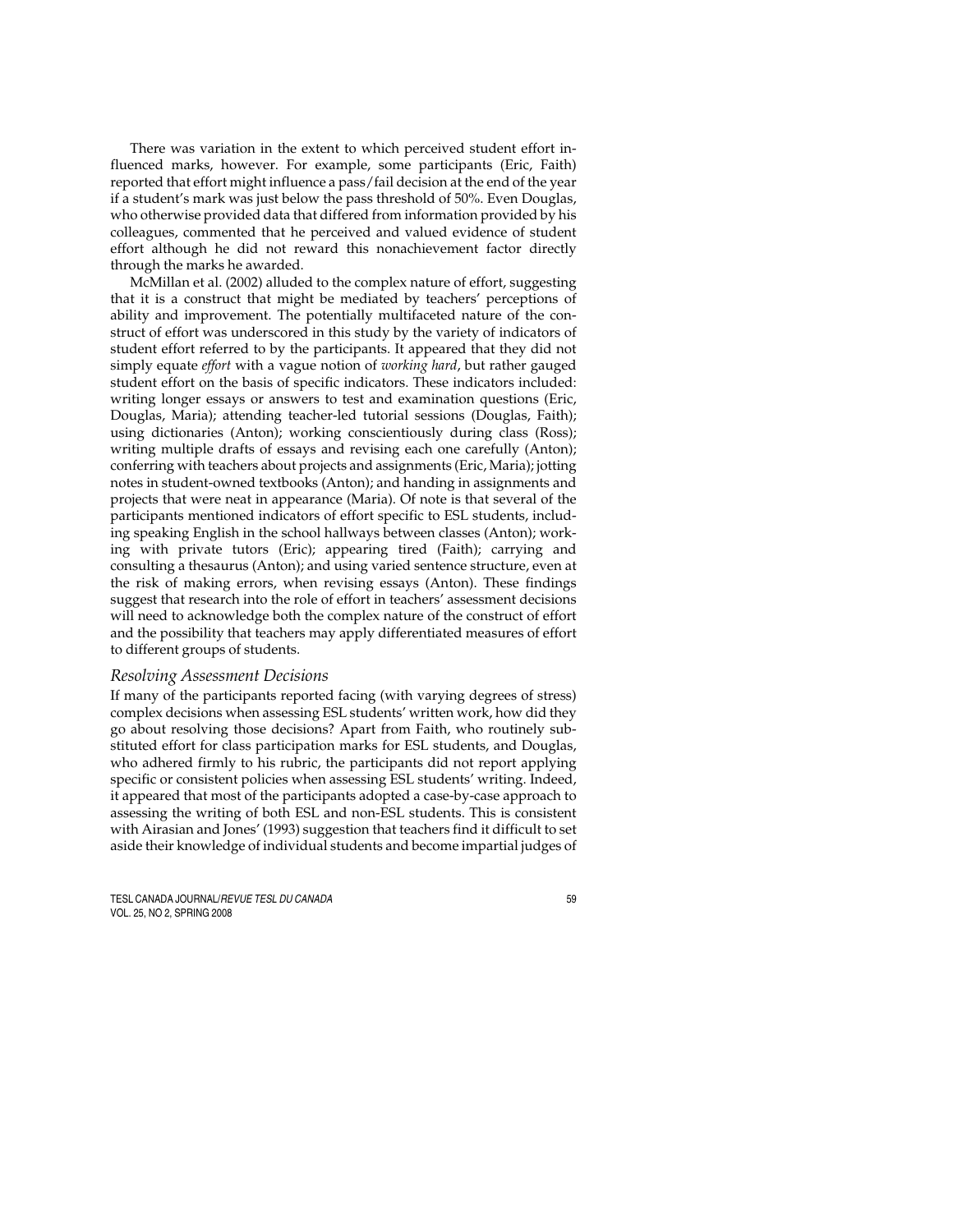achievement. Eric, Anton, Faith, and William, in fact, explicitly rejected the possibility of teacher objectivity in assessment decision-making. Their knowledge of individual students, gleaned through multiple opportunities to observe and interact with learners in the small classes and shared lunches characteristic of this private school setting, may also have contributed to the participants' comfort level in adopting this case-by-case approach to assessment. In many respects, the ways that many of the participants at OPS combined informal observations with formal measures of achievement to make assessment decisions were similar to the practices adopted by elementary school teachers (Brookhart, 1994).

Although the assessment practices reported by the participants may indeed have been idiosyncratic and individual (McMillan & Nash, 2000), these practices were not arbitrary. The participants in the current study appeared to be actively engaged in seeking comprehensive evidence of student learning. For example, both Eric and Faith reported supplementing ESL students' written work with conversations aimed at ascertaining whether students had indeed grasped key curriculum concepts, but were struggling to express their understanding in written form. The participants were guided in their assessment decisions about ESL students' work by their own beliefs and concerns about such issues as how best to motivate students and how to be fair to all students. ESL students' grade level and the participants' notions of academic standards also influenced the resolution of assessment decisions, with most participants reporting that their expectations for the work of all students (both ESL and non-ESL) increased in grade 11 and particularly in grade 12. Standards, coupled with the stated mandate of OPS to prepare its graduates for postsecondary education, trumped the sympathy some of the participants felt for ESL students who grappled with curriculum content in a second language. Ross, for example, commented,

And I have had that challenge where a student that I had just did not have the English level to understand the course material but worked hard at it but still ended up with a failing result in the course.… sometimes they would be answering something other than what I asked, and that really spoke loudly to me and clearly to me that they were not understanding the English at a level where they should have been in that course.

Another factor relevant to resolving assessment decisions about ESL students' writing was the subject taught by the participants. Eric and William both noted, for example, that had they been English teachers they would have had higher expectations for the written work submitted by their ESL students. Thus it appeared that most of the participants resolved assessment dilemmas through a complex process in which they balanced their knowledge of individual students with beliefs about such issues as academic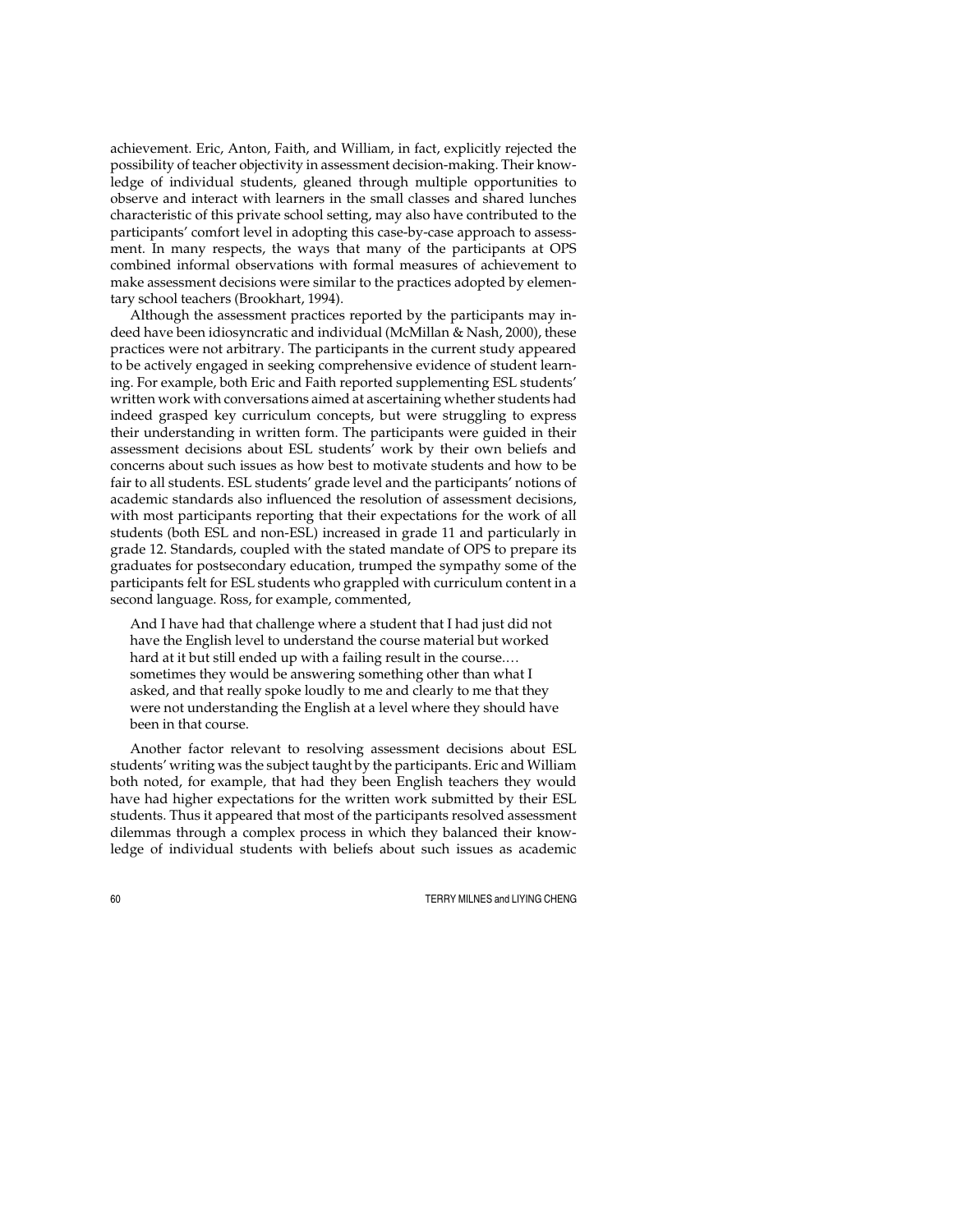standards and the relative importance of writing skills in the disciplines in which they taught.

### *Participants' Uncertainty about Their Role in Assessing and Promoting Language Growth*

Although several of the participants made it clear that they valued evidence of growth in student learning, Eric commented on two types of growth that he observed occurring in his ESL students: first, growth in mastery of subject content; and second, growth in language development. He felt that he could influence only one type, namely, growth in understanding of mathematics concepts. Growth in language acquisition was described by Eric as something ESL students "seem to go away and do on their own." Both Maria and Ross alluded to the language acquisition needs of their ESL students, but did not outline or express awareness of specific strategies to meet these needs. This is perhaps not surprising given that the participants had not had extensive inservice sessions relating to stages of second-language development, the identification of at-risk ESL learners (Klesmer, 1994), or research-based instructional and assessment approaches of particular benefit to ESL students. Instruction in language learning was apparently seen largely as the bailiwick of ESL teachers at OPS, echoing the findings of Franson (1999) and of Ruiz-de-Velasco and Fix (2000), and contrasting with the integrated content and language teaching studied by Huang and Morgan (2003), Hammond (2006), and Schleppegrell and de Oliveira (2006). Ross, Eric, and Anton all expressed a desire for school-level guidance in the decisions they were called on to make when assessing ESL students' work.

### **Conclusions**

This study explored a number of issues faced by mainstream teachers who assess ESL students' written work. Its focus on teachers' assessment practices in one Ontario high school provides a window for understanding the complex assessment decision-making undertaken by these teachers in their dayto-day teaching. It should be mentioned that our research was conducted before the release in Ontario of *Many Roots/Many Voices: Supporting English Language Learners in Every Classroom* (Ministry of Education, 2005), a document for teachers of ESL students in mainstream classes. The participants at OPS outlined their assessment decisions and dilemmas without the benefit of the advice offered by the *Many Roots/Many Voices* document.

Some limitations of this study should be noted, including the fact that the participants' assessment practices were self-reported and were elicited through one-time interviews. The number of participants was small; in addition, the research setting was a relatively privileged private school that offered small classes, tutoring opportunities, and focused preparation for postsecondary education for all its students. Of note also is that the inter-

TESL CANADA JOURNAL/REVUE TESL DU CANADA 61 VOL. 25, NO 2, SPRING 2008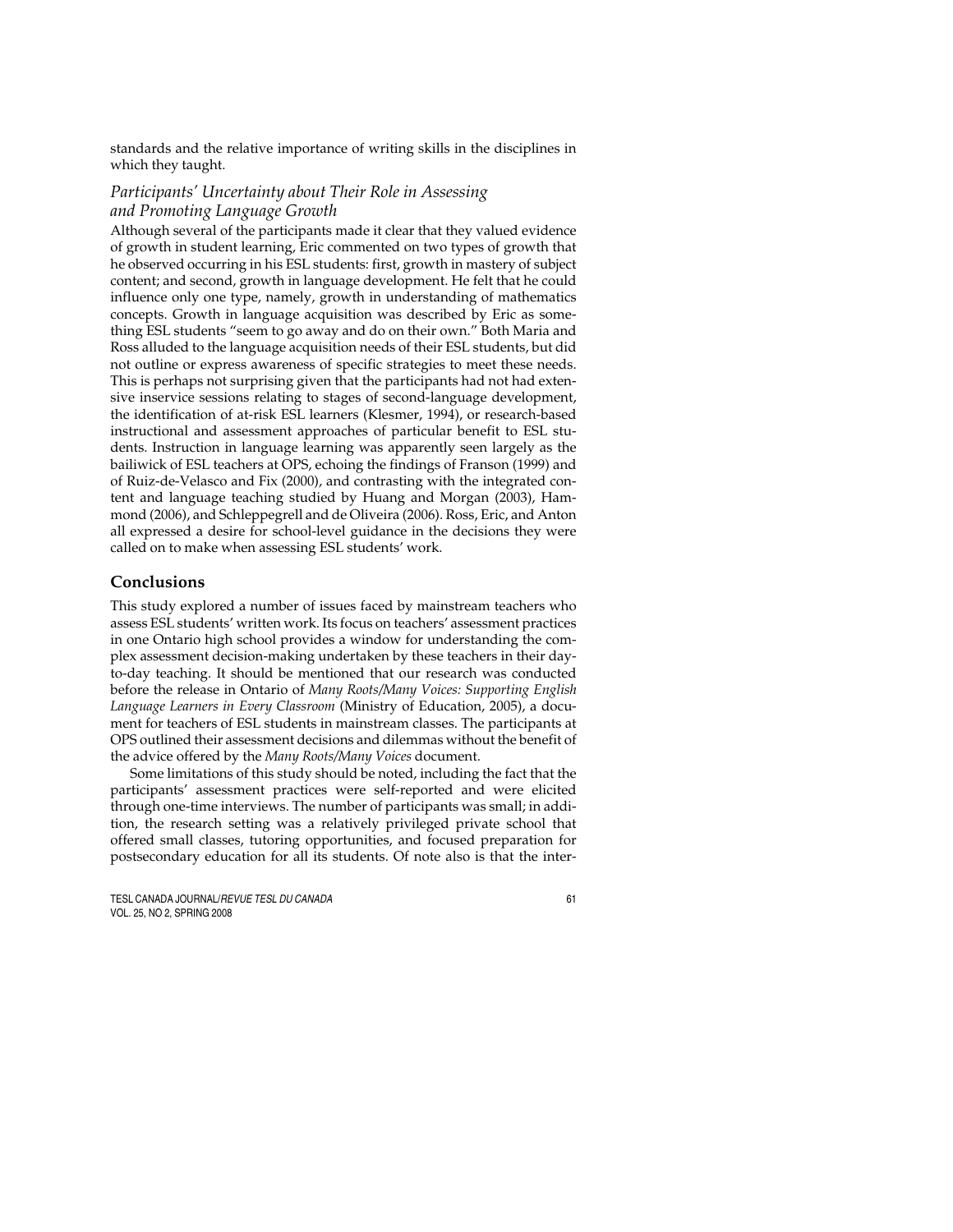views prompted the participants to discuss their assessment approaches in terms of two broad categories of students, namely, ESL and non-ESL.

Nevertheless, the findings of this study are significant in a number of ways. First, we found that there were discernible differences in how all but one of the participants in this study reported assessing the written work of ESL versus non-ESL students, suggesting a need for further investigations into the role played in teachers' assessment-related decisions by the first-language status of students. The mix of achievement and nonachievement factors considered in assessment decisions varied by participant, but also in some cases according to students' first-language status: some of the participants gave greater or different weights to nonachievement factors for ESL versus non-ESL students in the same class. Although awarding marks based on a mixture of achievement and nonachievement factors is well documented in the research literature, parents and students might be confused by reporting methods in Ontario, where the provincial report card separates achievement from nonachievement factors. Confusion about what marks represent might be especially evident among ESL students and their parents if they have come from school systems based on external examinations and a perceived focus entirely on achievement.

 A second area in which this study is significant relates to the professional development needs of mainstream teachers of ESL students, an issue that was highlighted by the Ministry of Education's release of the *Many Roots/Many Voices* document in 2005. If the within-school variation in assessment approaches adopted at OPS both generally and more particularly with respect to ESL students' work is found to occur in other settings, this would suggest a need for formal professional development discussions and activities for teachers of mainstream classes. The participants at OPS were committed teachers who drew on many experiences when assessing the written work submitted by their ESL students; yet they made their assessment decisions in relative isolation and in many instances on a case-by-case basis. Whether or to what extent the *Many Roots/Many Voices* support document assists or influences mainstream teachers' assessment decisions about ESL students' work might form the basis of future research.

As noted above, it is the position of the Ontario Ministry of Education (2000, 2005) that teachers of all subjects should help ESL students develop their language skills; assessing ESL students' work and providing them with feedback is arguably integral to the language learning process. Because some of the participants in our study viewed language acquisition as a rather mysterious process that was the domain of ESL-specialist teachers, however, there may be challenges associated with implementing the notion that teachers of all subjects share responsibility for fostering growth in English-language skills. Implementation efforts may need to go beyond policy mandates and support documents, incorporating collaboration between teachers of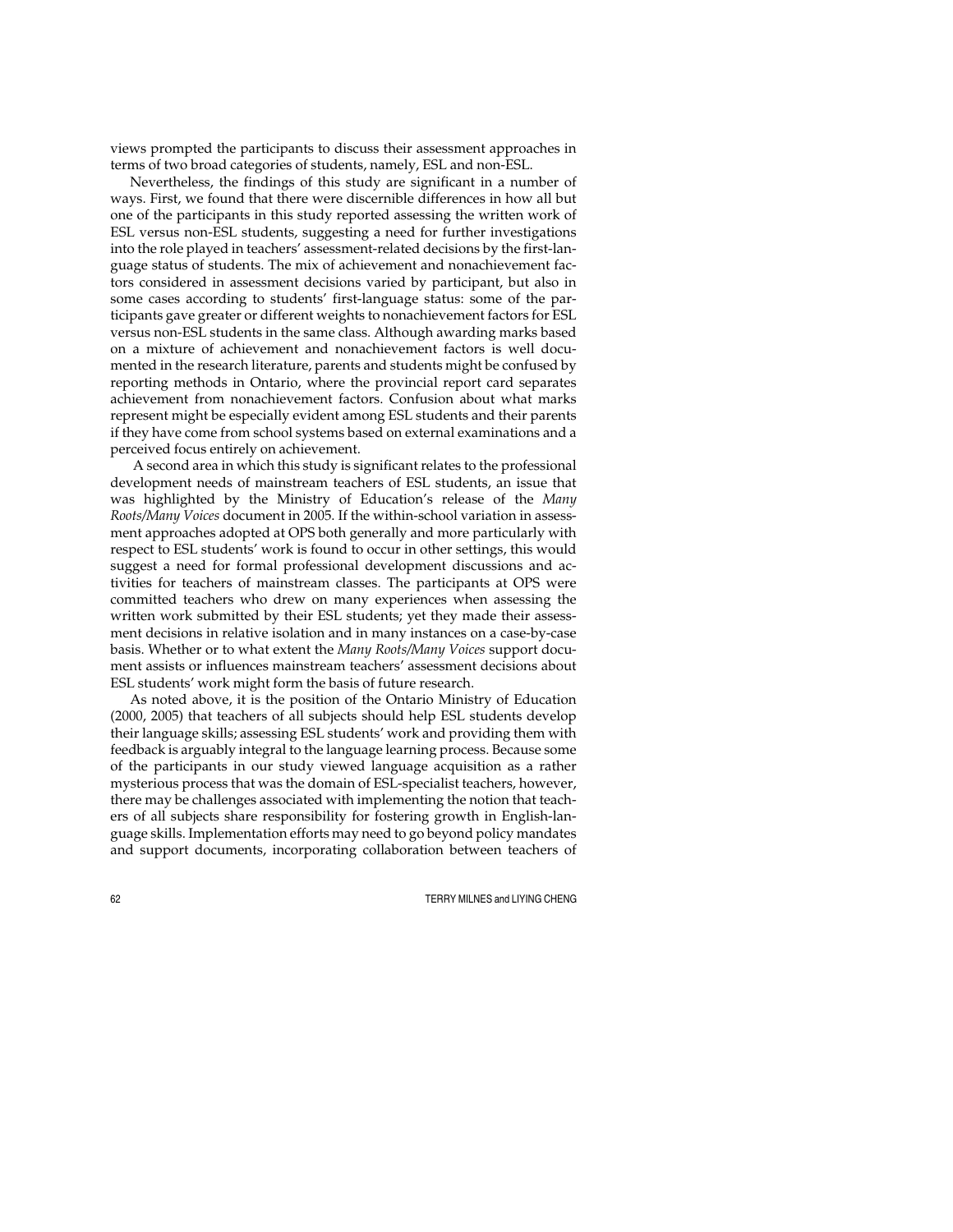mainstream classes and ESL-specialist staff in designing assessment and instructional strategies. In this respect, the integration of content and language teaching as outlined by Hammond (2006) and by Schleppegrell and de Oliveira (2006) may be helpful models (see also Davison, 2006). Further professional development opportunities for teachers of mainstream classes such as those suggested by Huang and Morgan (2003) may promote the integration of instruction and assessment through raising teachers' awareness of the linguistic features and demands of the subject disciplines in which high school teachers work. Without such structured professional development opportunities for teachers, however, a troubling question remains: just how ESL students' language learning needs are met in schools where support for ESL students is limited or indeed where there are no ESL-specialist teachers on staff.

#### *Acknowledgments*

The authors thank the *TESL Canada Journal* Editor and reviewers for their helpful comments.

#### *The Authors*

Terry Milnes is a doctoral candidate in the Faculty of Education, Queen's University. Her research interests include language policy and planning and teachers' practices relating to the instruction and assessment of second-language learners.

Liying Cheng (PhD) is an associate professor and a director of the Assessment and Evaluation Group, Queen's University

#### *References*

- Airasian, P.W., & Jones, A.M. (1993). The teacher as applied measurer: Realities of classroom measurement and assessment. *Applied Measurement in Education, 6*, 241-254.
- Brookhart, S.M. (1994). Teachers' grading: Practice and theory. *Applied Measurement in Education, 7*, 279-301.

Cheng, L., Rogers, T., & Hu, H. (2004). ESL/EFL instructors' classroom assessment practices: Purposes, methods and procedures. *Language Testing, 21*, 360-389.

Cheng, L., Rogers, T., & Wang, X. (2008). Assessment purposes and procedures in ESL/EFL classrooms. *Assessment and Evaluation in Higher Education, 33*(1), 9-32.

Citizenship and Immigration Canada. (n.d.). *Immigration overview: Facts and figures 2002*. Retrieved March 23, 2004, from:

http://www.cic.gc.ca/english/pub/facts2002/immigration/immigration\_9.html Cizek, G.J., Fitzgerald, S.M., & Rachor, R.E. (1996). Teachers' assessment practices:

Preparation, isolation, and the kitchen sink. *Educational Assessment, 3*, 159-179.

Cummins, J. (1996). *Negotiating identities: Education for empowerment in a diverse society*. Los Angeles, CA: California Association for Bilingual Education.

Davison, C. (2004). The contradictory culture of teacher-based assessment: ESL teacher assessment practices in Australian and Hong Kong secondary schools. *Language Testing, 21*, 305-334.

Davison, C. (2006). Collaboration between ESL and content teachers: How do we know when we are doing it right? *International Journal of Bilingual Education and Bilingualism, 9*, 454-475.

Erdösy, U. (2007). Responding to student writing in a content-area undergraduate course: Implications for ESL pedagogy. *TESL Contact, 33*(2), 28-42.

TESL CANADA JOURNAL/REVUE TESL DU CANADA 63 VOL. 25, NO 2, SPRING 2008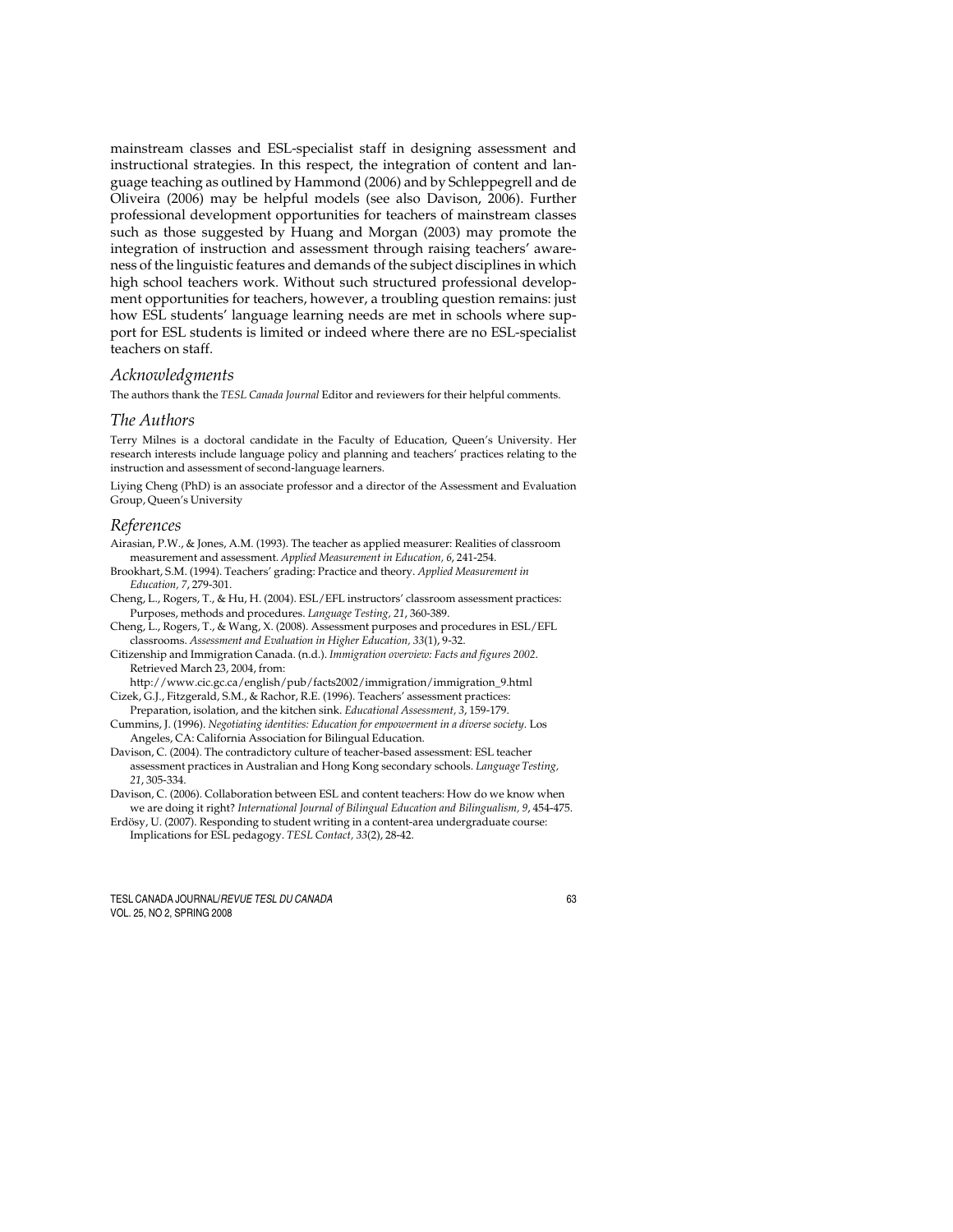- Franson, C. (1999). Mainstreaming learners of English as an additional language: The class teacher's perspective. *Language, Culture and Curriculum, 12*(1), 59-71.
- Hammond, J. (2006). High challenge, high support: Integrating language and content instruction for diverse learners in an English literature classroom. *Journal of English for Academic Purposes, 5*, 269-283.
- Huang, J., & Morgan, G. (2003). A functional approach to evaluating content knowledge and language development in ESL students' science classification texts. *International Journal of Applied Linguistics, 13*, 234-262.
- Klesmer, H. (1994). Assessment and teacher perceptions of ESL student achievement. *English Quarterly, 26*(3), 8-11.
- Leung, C., & Mohan, B. (2004). Teacher formative assessment and talk in classroom contexts: Assessment as discourse and assessment of discourse. *Language Testing, 21*, 360-389.
- McMillan, J.H. (2001). Secondary teachers' classroom assessment and grading practices. *Educational Measurement: Issues and Practice, 20*(1), 20-32.
- McMillan, J.H., Myran, S., & Workman, D. (2002). Elementary teachers' classroom assessment and grading practices. *Journal of Educational Research, 95*, 203-213.
- McMillan, J.H., & Nash, S. (2000). *Teacher classroom assessment and grading practices decision making*. Richmond, VA: Metropolitan Educational Research Consortium. (ERIC Document Reproduction Service No. ED447195)
- McMillan, J.H., & Schumacher, S. (2001). *Research in education: A conceptual introduction*. New York: Addison Wesley Longman.
- Messick, S. (1989). Validity. In R. Linn (Ed.), *Educational measurement* (3rd ed., pp. 13-103). New York: Macmillan.
- Ministry of Education. (2000). *The Ontario curriculum, grades 9 to 12: Program planning and assessment*. Toronto, ON: Queen's Printer for Ontario.
- Ministry of Education. (2005). *Many roots/many voices: Supporting English language learners in every classroom*. Toronto, ON: Queen's Printer for Ontario.
- Ministry of Education, Ministry of Training, Colleges and Universities. (2005). *Ontario provincial report card*. Retrieved June 9, 2005, from:
- http://www.edu.gov.on.ca/eng/document/forms/report/1998/report98.html#sec O'Byrne, B. (2001). Needed: A compass to navigate the multilingual English classroom. *Journal of Adolescent and Adult Literacy, 44*, 440-449.
- Ontario Universities' Application Centre. (2005). *Companion booklet: Compass. 101*. Retrieved June 25, 2005, from: http://www.ouac.on.ca/101/pdf/b\_compass101\_e.pdf
- Patton, M. (2002). *Qualitative research and evaluation methods* (3rd ed.). Thousand Oaks, CA: Sage.
- Penfield, J. (1987). ESL: The regular classroom teacher's perspective. *TESOL Quarterly, 21*, 21-39.
- Rea-Dickins, P. (2004). Understanding teachers as agents of assessment. *Language Testing, 21*, 249-258.
- Ruiz-de-Velasco, J., & Fix, M. (2000). *Overlooked and underserved: Immigrant students in U.S. secondary schools*. Washington, DC: Urban Institute. (ERIC Document Reproduction Service ED449275)
- Schleppegrell, M., & de Oliveira, L.C. (2006). An integrated language and content approach for history teachers. *Journal of English for Academic Purposes, 5*, 254-268.
- Stiggins, R.J. (2001). The unfulfilled promise of classroom assessment. *Educational Measurement: Issues and Practice, 20*(3), 5-15.